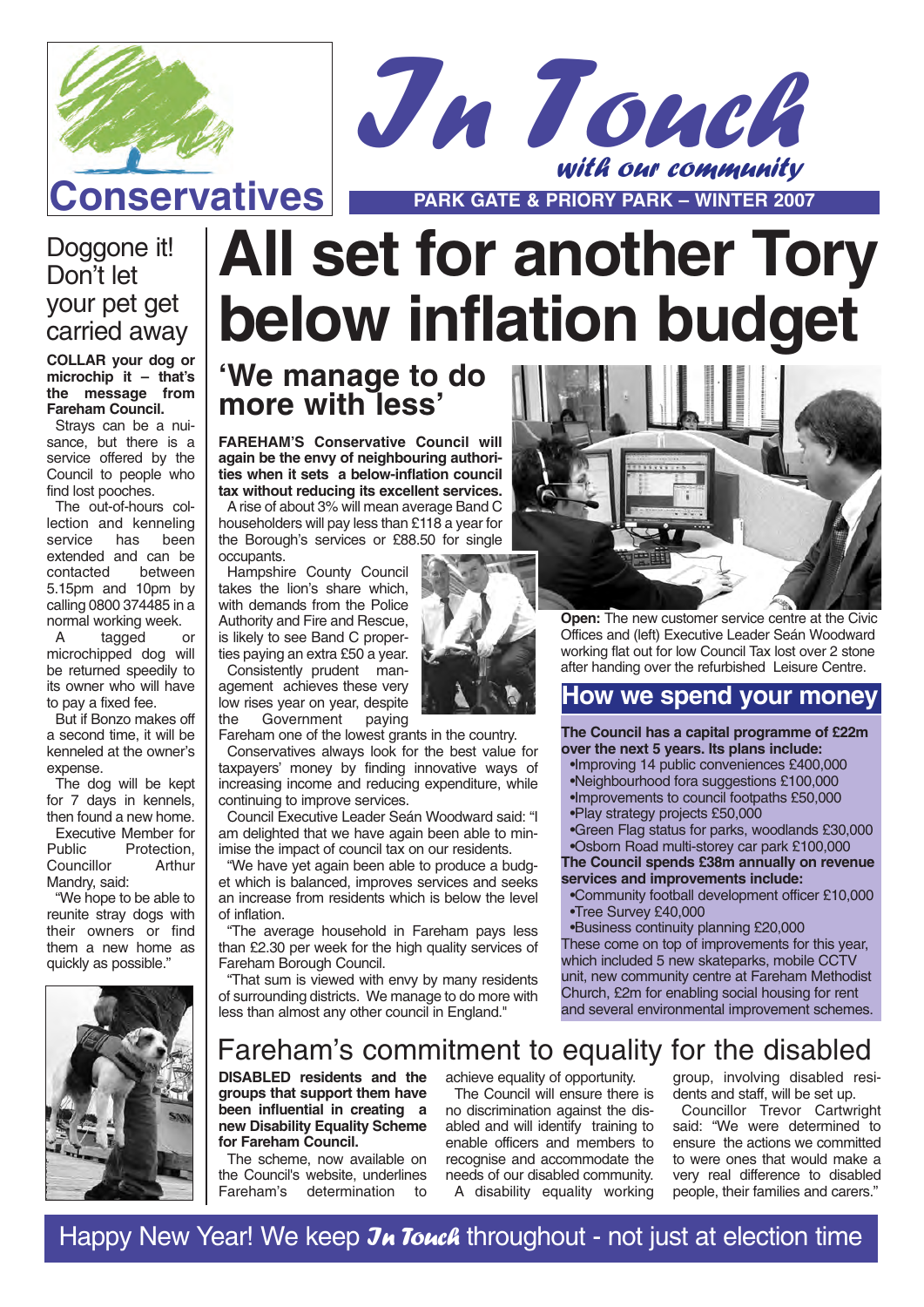

## **WARD NEWS BRIEFS**

**Education workshop**

Two MPs will hold an Education Workshop at the Wallington Community Centre on Saturday, March 3 from 9.30am to 12.15pm.

It will be chaired by Fareham MP and Shadow Financial<br>Secretary to the Secretary to Treasury Mark Hoban, with Havant MP and<br>Shadow Education Education Minister David Willetts as special guest.

It's a must for any parents concerned with education matters.

For more information or to reserve a place ring Tina Ellis 01329 822646 or 843936.

#### **New review panel**

With the latest reorganisation of the NHS a new liaison panel has been set up with the<br>Hampshire Primary Hampshire Care Trust.

This group, comprising an executive councillor from Havant, Gosport and Fareham Boroughs and senior representatives of the Primary Care Trust will meet quarterly to review health issues and problems. Fareham's representative is Councillor Brian Bayford.

#### **Spring clean**

A programme of footpath repairs is planned in the ward starting in April.

An arrangement has been made with the Probation Service for<br>those undertaking undertaking Community Service to help clean up graffiti.

Initially this has concentrated on the skate parks and will soon be .<br>switch to bottle banks. Plans for a total cleanup are in hand for later in the spring.

# **Rat infestation of recycling waste 'just scaremongering' says Brian**

**SCARE stories about rats infesting waste collected for recycling do not apply to Fareham, which remains top of the county's league with 40.25% recycled**

Some national papers suggested recycling material was being sent to India and China where it is landfilled.

"This may be the situation in other parts of the country but in Fareham there has not been any increase in vermin infestation," stressed Councillor Brian Bayford.

"Fareham only collects material for which there is a recycling market in the UK and all other waste goes to the Portsmouth incinerator that produces enough energy a year to heat and light 30,000 houses.

"The electricity is transferred into the national grid. No waste goes to landfill.

"Supposing you were watching your favourite TV programme and the power went off? Recycling paper, tin, glass, aluminium and plastics saves between 70% and 80% energy.

"It might help you to avoid missing



**Cone it!** Brian Bayford sets a good example by putting his food waste into a trial composter.

that favourite programme."

Councillor Bayford said there was still a large amount of contamination partly because some residents were unsure of what to recycle, while others appeared not to bother.

"This is being dealt with by a major education and advisory campaign starting in April," he added •If in doubt ring the Council on 01329 236100.

#### **ENTER the green cone to get in on the food waste recycling act.**

- Volunteers in Park Gate Ward are testing a new 'green cone' food waste composter over the next 6 months.
- The sealed system is claimed to dispose of food waste without flies or vermin gaining access.
- Councillor Brian Bayford said: "If successful it would remove large amounts of waste from the green wheelie bins."
- Problems are still being experienced with flats where there is considerable pollution of the recycling containers.
- Extra advice will be given to these residents to avoid the cost of dealing with contaminated bins and help will be available to deal with problems experienced during the summer heat wave.

# It's an old chestnut – be vigilant!



**UNDERNEATH the spreading chestnut tree developers were thinking how happy they would be to chop it down.**

But their attempt to open-up the land behind the houses on the south side of Bridge Road was felled instead by the efforts of local residents and your councillors.

A petition of more than 300 signatures led to the application made on behalf of Foreman Homes being thrown out.

Councillor Brian Bayford said Park Gate already had too many flats causing major road and parking problems and he warned people to be vigilant as the developers were unlikely to go away.

### Park Gate flood damage checks

**FLOODING from recent storms has damaged the road and paths in Station Road and the lower end of Botley Road.**

Highways engineers were due to visit the area and record the damage to enable remedial work to be undertaken.

At the same time, checks were being made to ascertain the causes of the excess water and flooding. All gullies were being checked and cleared of leaves and other obstructions.

#### **EXTENSIONS to Priory Park Community Centre have now been completed.** Community centre spruced up

They will provide improved toilet and changing facilities to the bowling club and improvements to the entrance foyer.

The work was undertaken with the aid of a grant from Fareham Council.

### **VOLUNTARY groups could benefit from the** Funds available for volunteers

**Council's Community Grant Scheme.**  Groups can apply for funds between £100 and £1500 to support community play, sport or leisure opportunities within the Borough.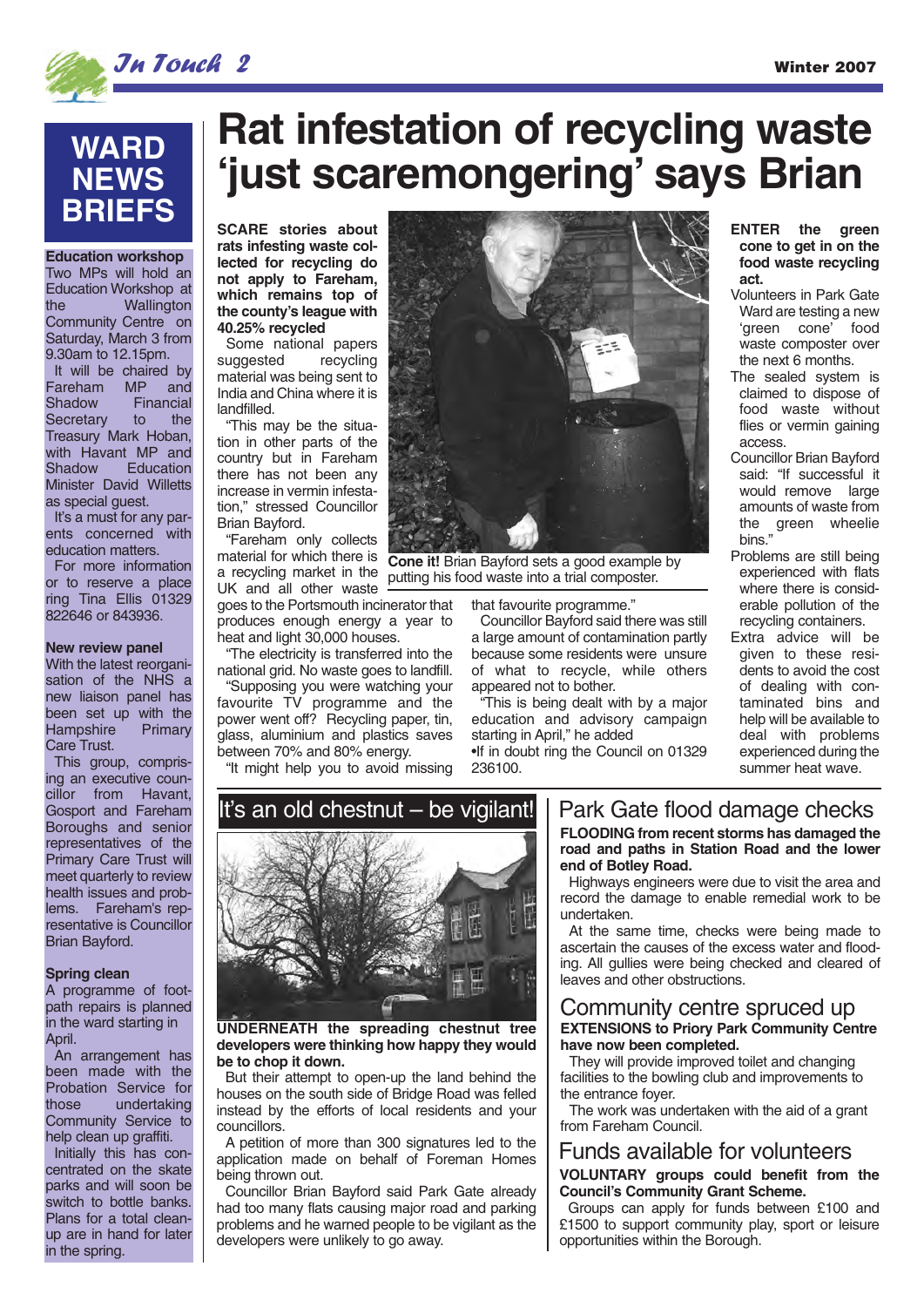

# **Residents' objections ignored as huge new estate gets green light**

**AN ESTATE of up to 350 homes off Hunts Pond Road has been given the go-ahead, despite angry objections over the access.**

Fareham Council adopted the development brief for the 27-acre (10.9 hectares) site near the junction with Warsash Road.

Residents were upset that the two main access points to the estate were off busy Hunts Pond Road and not Warsash Road.

Hampshire County Council own the land off Warsash Road and refused to release it for nature conservation reasons.

The development brief indicates ways in which the impact on Hunts Pond Road can be reduced.

It would be designed to encourage one point for access and the other for exit by breaking the continuous flow of traffic in Hunts Pond Road. Pedestrian crossings would be built next to these points.

A roundabout was proposed for the junction with Warsash Road, which should reduce speed down the lower end of Hunts Pond Road and encourage residents in the new estate to leave via that exit.

The top end of the site abutting the Hampshire nature conservation area would be fronted by ponds and open green areas.

The public will have the chance to comment when the detailed plans are submitted to the Council. These are likely to be discussed by the Planning Control Committee in the next few months.

# Plan for 39 retirement homes will provide only 13 parking spaces

**A PLANNING application is imminent to replace two houses and a bungalow (pictured) opposite the Q8 garage in Botley Road with a block of 39 retirement homes.** 

Councillors Brian Bayford and Marian Ellerton understand that the proposal only includes 13 car parking spaces (one for every three houses). While it is too early to pronounce on the proposals, your councillors are

aware of the difficulty experienced with car parking in the area. Residents of Dove Gardens and



email:sean.woodward@hants.gov.uk

# **PARK GATE & PRIORY PARK CONSERVATIVES**

**We are very active with social and political events and membership drives. If you would like further details, to join us, or to help in any way such as distribution of In Touch newsletters in your road, please contact your ward councillors.**

| <b>ANY PROBLEMS? WE'RE HERE TO HELP</b>                                                    | <b>WARD COUNCILLORS</b>                                                                                                   |
|--------------------------------------------------------------------------------------------|---------------------------------------------------------------------------------------------------------------------------|
| Please write the details here and give the exact location                                  | <b>Park Gate</b><br><b>Brian Bayford</b><br>1 Camargue Close<br>Whiteley PO15 7DT<br>Tel: 01489 880740<br>email:          |
|                                                                                            | bbayford@fareham.gov.uk                                                                                                   |
|                                                                                            | <b>Marian Ellerton</b><br>230 Botley Road<br>Burridge SO31 1BL<br>Tel: 01489 570774<br>email:<br>mellerton@fareham.gov.uk |
| iAddress                                                                                   | <b>COUNTY COUNCILLOR</b>                                                                                                  |
| Please cut this out and post it or email or phone your councillors<br>who are listed here. | <b>Fareham Sarisbury</b><br>Seán Woodward<br>8 Persian Drive<br>Whiteley PO15 7BJ<br>Tel: 01489 881030                    |